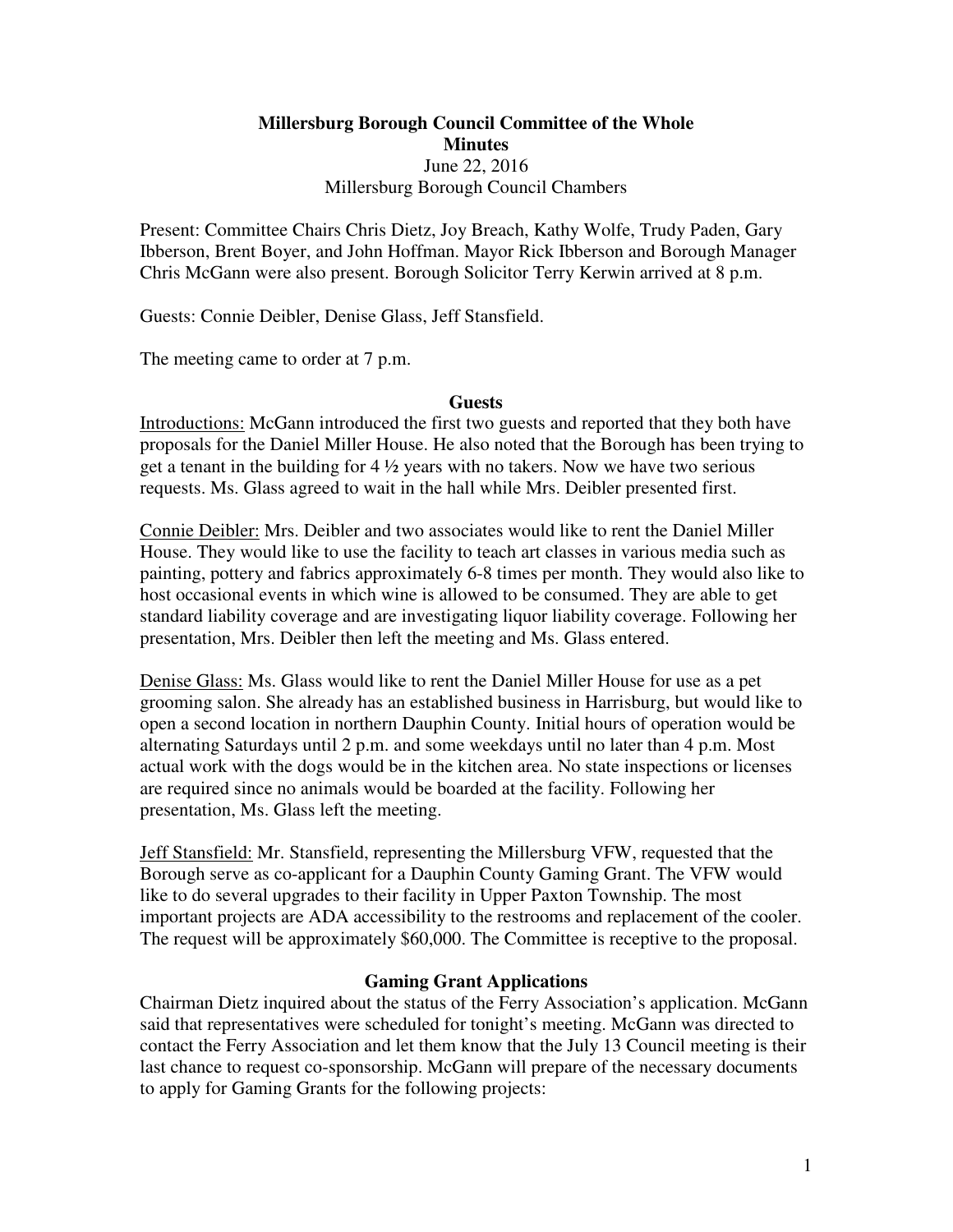- Millersburg Borough MYO Park Centennial Revitalization
- VFW Renovation
- Ferry Wall Reconstruction

It was also noted that Dauphin County will request that the Borough prioritize the projects for which the Borough is applying and co-sponsoring.

# **New Business: Co-Sponsorship Request: MYO Park Centennial Revitalization New Business: Resolution No. \_\_\_\_ Co-Sponsorship of VFW Project New Business: Resolution No. \_\_\_\_ Co-Sponsorship of Ferry Wall Project**

# **Executive Session**

Executive Session: The Committee met with Solicitor Kerwin in executive session for an employee matter.

#### **Streets**

Transferable Parking Permit Ordinance: Following the executive session, the Committee briefly addressed the necessary ordinance to allow for transferable parking permits. Solicitor Kerwin said that it is legal for the Borough to do this. McGann will draft the Ordinance amendment.

Solicitor Kerwin then left the meeting.

#### **Property**

Daniel Miller House: The Committee revisited the Daniel Miller House proposals and came to a consensus on one of the proposals. In addition to utilities, the tenant will be responsible for mowing the grass and shoveling the sidewalk. McGann was directed to revisit the draft lease and include those maintenance items and to ensure that the lease includes clauses about not damaging the historic structure. Chairman Dietz reported that he recently learned that Borough properties used for commercial enterprises could be liable for property tax. McGann was directed to touch base with Solicitor Kerwin on both the Daniel Miller House and the Riverfront Concession Stand.

#### **Property: Daniel Miller House Lease**

# **Employee Relations**

Electronics Recycling Help**:** The Borough has a request to provide additional assistance to Upper Paxton Township for their electronics recycling program. The committee is agreeable to the proposal. McGann will ask for volunteers among the public works crew to either work 4 hours overtime or to leave 4 hours early another day. With the timing of the Council meeting, the offer can be extended for the August event.

Part-time Holiday Pay: The question was raised recently. Are part-time, non-uniform employees eligible for holiday pay? The Committee decided against it.

# **Employee Relations: Approval of Overtime Hours for Electronics Recycling**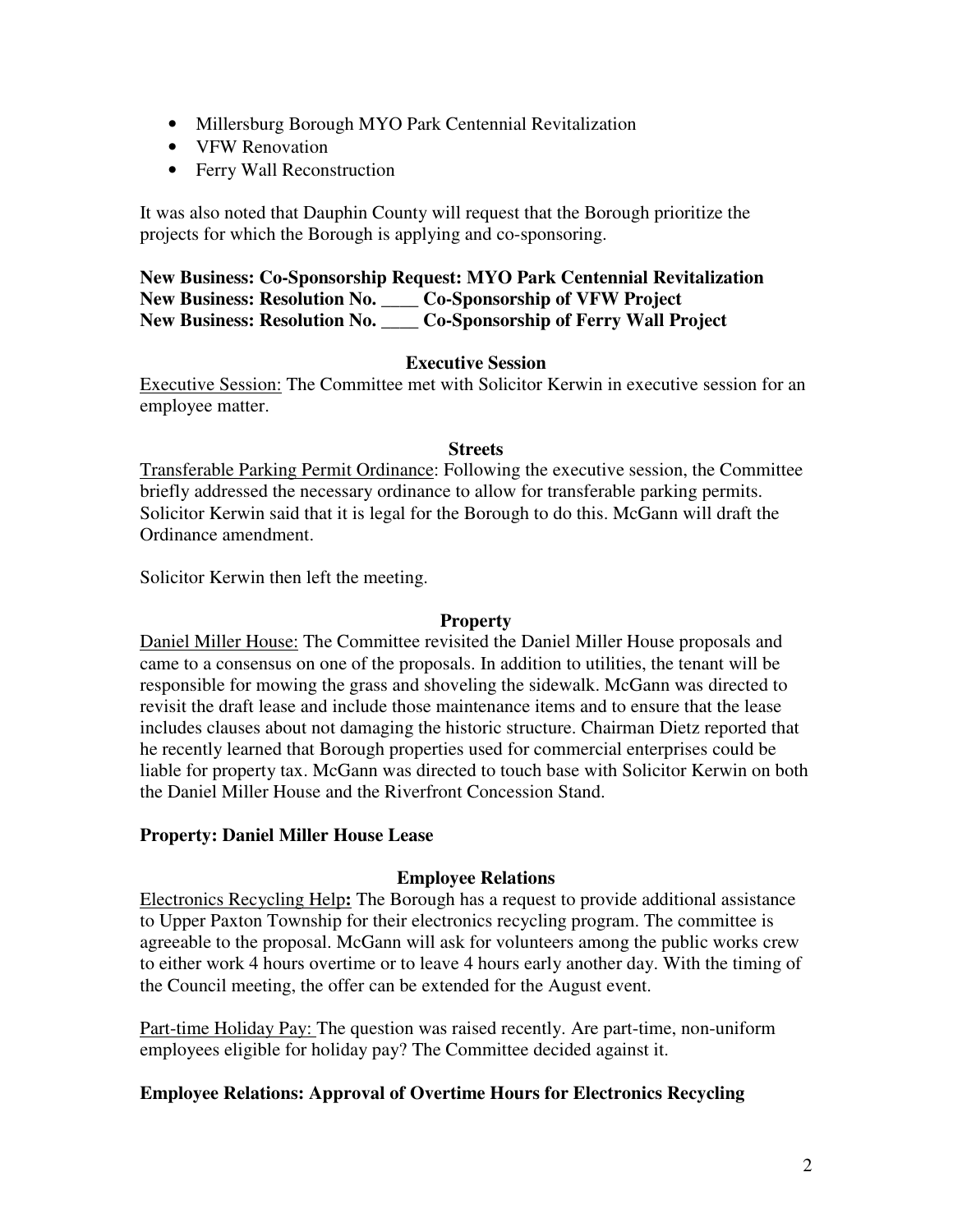### **Finance and Risk Management**

Resolution No. 16-06 – Facility Use Policy: The Committee did not offer any changes or corrections.

### **Finance and Risk Management: Resolution No. 16-06: Facility Use Policy**

#### **Parks**

Concession Stand Bill: McGann reviewed the first invoice that will be sent to the operator of the Concession Stand. McGann explained that the electricity bill was prorated to the days that the stand was in operation.

MAWT Donation: McGann reported that MAWT donated \$300 to the Borough. This is earmarked for shade tree maintenance.

#### **Property**

Truck Purchase: McGann presented pricing on a 2017 Ford F-350 dump truck with detachable tool box from Sunbury Motors. The committee requested additional quotes for a F-550. McGann will also confirm whether the price includes a spreader.

Computer/IT Services: McGann and Mayor Ibberson discussed the status of the police department and administration computers. Quotes have been received, but they are not apples-to-apples comparisons. McGann and Mayor Ibberson will do additional work on the quotes.

Pine Street Sidewalk: Council budgeted for a sidewalk replacement job around the Pine Street lot. Price quotes will be available Council meeting.

### **Property: IT Service Quotes Property: Sidewalk Repair Quotes**

#### **Streets**

Stormsewer Mapping: McGann reported that he has a price quote for the digital mapping from Dauphin County. He still needs pricing from a contractor to video the pipes. He will present a full report at the next Council meeting. He would like to apply for CDBG money for this project.

Church Street Sinkhole: McGann reported that the owner of 630 Church Street discovered a sinkhole on his property. McGann determined that this is the result of a collapsing stormsewer pipe. Repairs will be made, but the Borough will need to access private property and get the consent of the neighboring property owner as well.

#### **Zoning**

Zoning Ordinance: The committee reviewed a number of documents related to the proposed zoning ordinance.